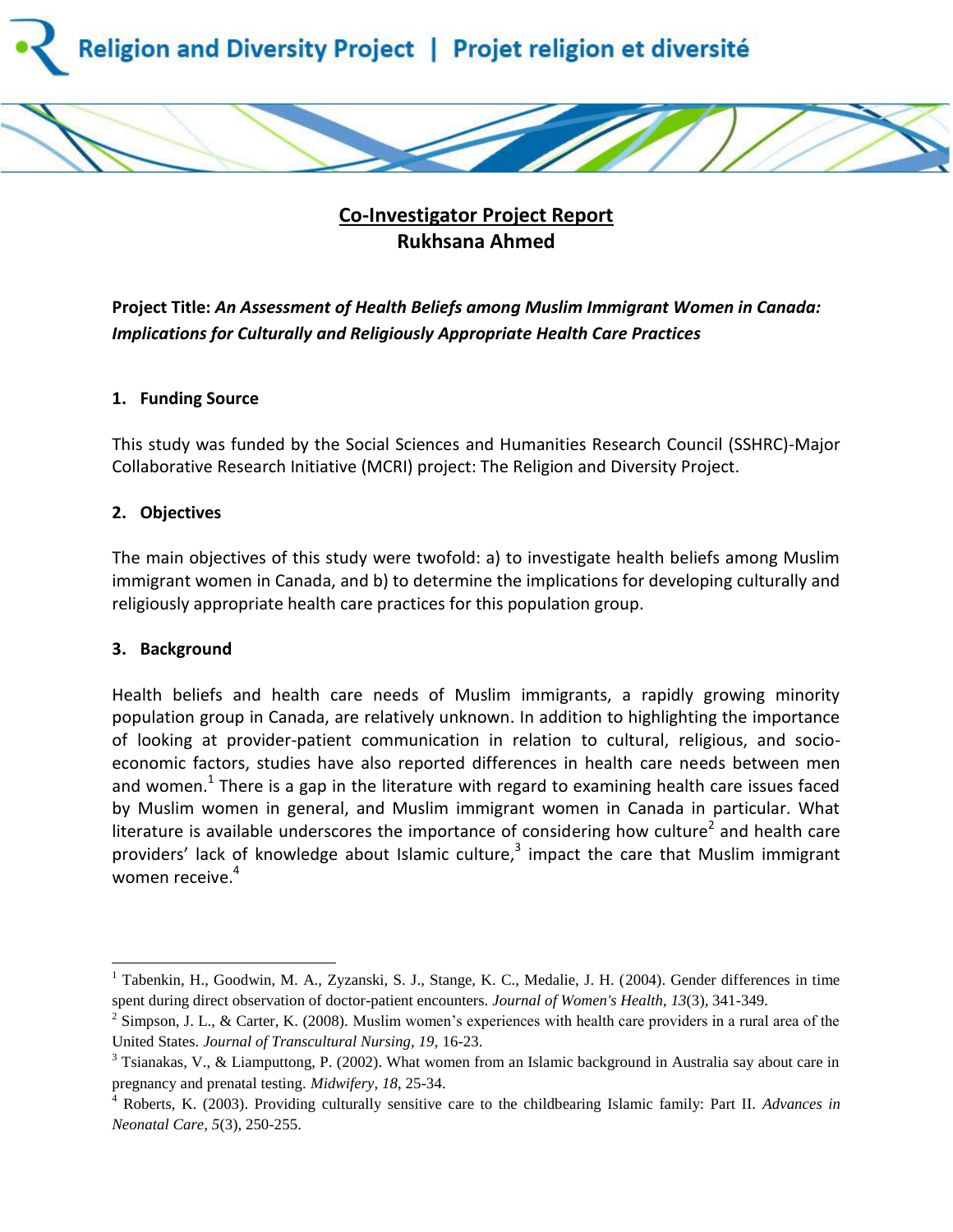

#### **4. Methods**

Employing a mixed-methods approach, data were collected using focus group discussions and paper-pencil surveys. Recruited through purposive and snowball sampling and personal networks, immigrant women who self-identified as Muslim, were foreign born, had lived in Ottawa for at least one year, had visited a health care provider for themselves or a family member at least once in the past year, and were able to communicate their experiences in English, were invited to participate in the study.

The research project was carried out in two sequential phases:

*Phase One*: Four focus groups were conducted with a total of 21 Muslim immigrant women living in Ottawa. Four broad themes emerged from the focus group findings:

Explanatory models of illness. Participants made specific cultural and religious attributions to illness or disease. Their cultural and religious beliefs, views, and values were found to influence their perceptions of causes of illnesses. Interestingly, participants had differences in their beliefs and interpretations of illnesses and in how they expressed certain illnesses.

Intersections between cultural and religious beliefs and health promotion beliefs, health behaviors and practices. Cultural and religious factors were found to play an important role in the health behavior of participants. Interestingly, participants differed in how they understood their illness symptoms and believed in different types of treatment. These factors were likely to shape participants' use of different sources of care for treating their illnesses.

Health care providers' communication skills. Participants emphasized the centrality of communication when providing care for culturally and religiously different patients. Participants underscored the need for communication skills training for healthcare providers, specifically the need to develop knowledge about deeply held religious and cultural beliefs.

Adaptation and accommodation. Participants highlighted the need for adapting to and accommodate culturally and religiously different patients' needs. Participants also underscored the need for patients to be flexible and adapt to the evolving healthcare environment. This mutual adaptation can contribute to culturally and religiously appropriate, sensitive, and competent care for unique population groups.

*Phase Two*: Surveys were administered to 101 Muslim immigrant women in Ottawa. In addition to drawing from existing literature and scales, the phase one focus group findings also helped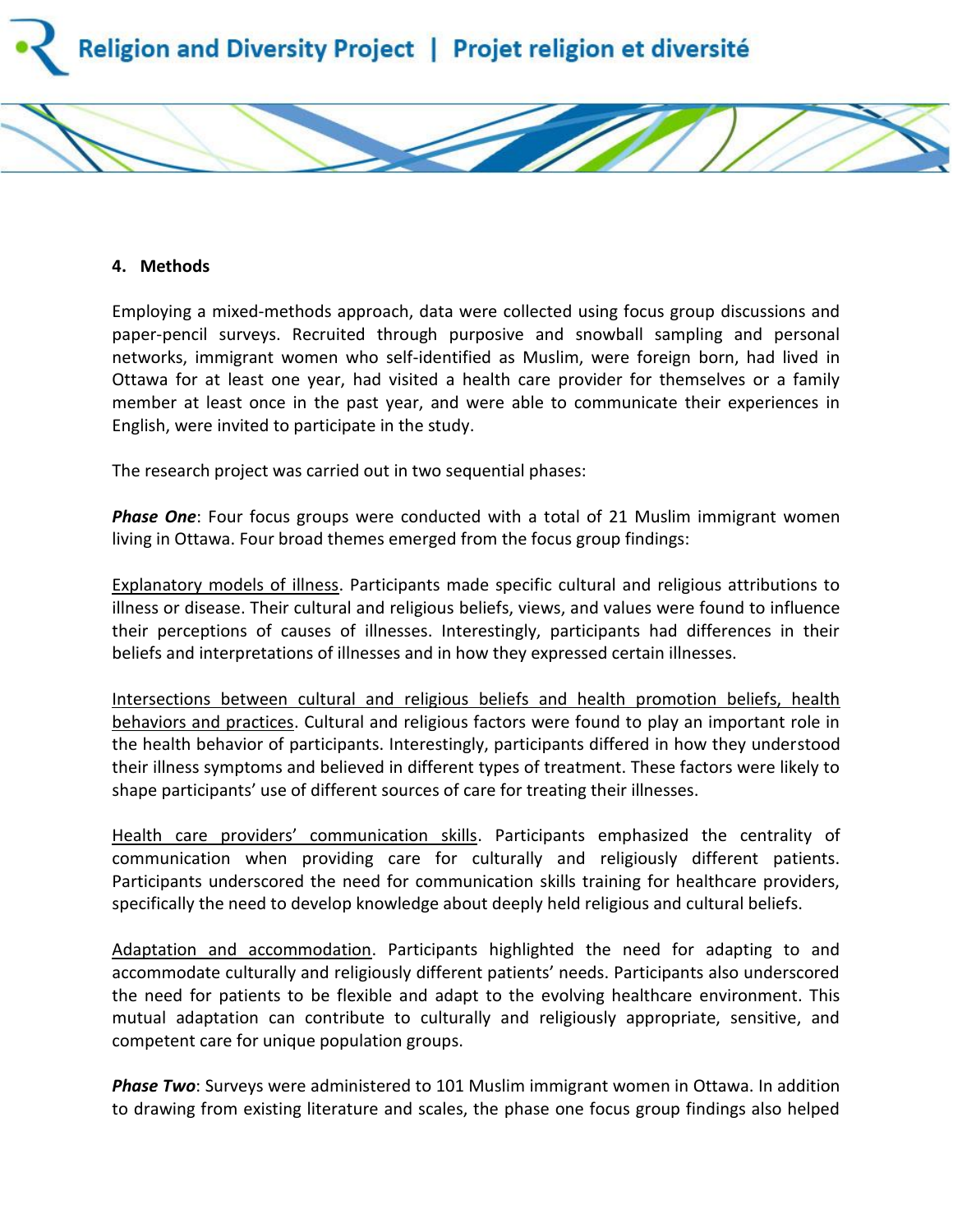

to inform the survey questionnaire. The survey included a total of 53 questions along with 9 demographic questions and 2 questions with multiple items. The survey findings can be categorized into 10 themes:

Perceptions of doctors' cultural competence in healthcare. Reflecting on their most recent doctor's visit, participants rated their perceptions of the doctor's: (1) development of cultural knowledge, e.g., "My doctor wants to know about my religious practices related to health issues;" (2) understanding of the space and time dynamics of cross-cultural differences, e.g., "My doctor wants to know if time is a concern for me with regard to medical treatment;" (3) awareness and recognition of patient's cultural and linguistic differences, e.g., "My doctor considers using the help of an available translator;" and (4), adaptation to patient's cultural plurality, e.g., "My doctor wants to know my viewpoint on illness. " Cultural competence in healthcare may not be exclusive of religious sensitivity.

Patient satisfaction with the direct clinical encounter. Reflecting on their most recent doctor visit, participants rated their satisfaction the direct clinical encounter, e.g., "The personal manner of the doctor you saw." Patients' perceptions of the quality of interpersonal interactions with their doctors can influence how they perceive the overall medical encounter.

Fear of Physician. Participants expressed their opinion about how they feel when they communicate with a doctor. Religious and interpersonal aspects of care can compound mistrust and fear of doctors.

Healthcare accessibility. Participants reported if, in recent years, they faced any challenges in accessing healthcare related to cost, transportation, trust of doctors, linguistic barrier, cultural and/or religious differences, and so on. Participants also reported that when they fell ill, the primary sources they used included medical doctor, family/friend/neighbor, hospital emergency room, among other sources.

Seeking professional help for emotional health. Participants shared their viewpoints of/attitudes toward seeking professional help if they had emotional problem in terms of seeing a professional, being comfortable talking about it with a psychologist or psychiatrist, feeling embarrassed if friends/neighbors knew about it.

Cultural and religious beliefs informed health beliefs, behaviors, and practices. Participants expressed their opinions about health promotion practices in Islam such as general hygiene, diet, exercise, prayer, and so on.

Importance of doctor's understanding of patient's religion, beliefs, and practices. Participants shared their opinion about the importance of doctors having an understanding of their religious